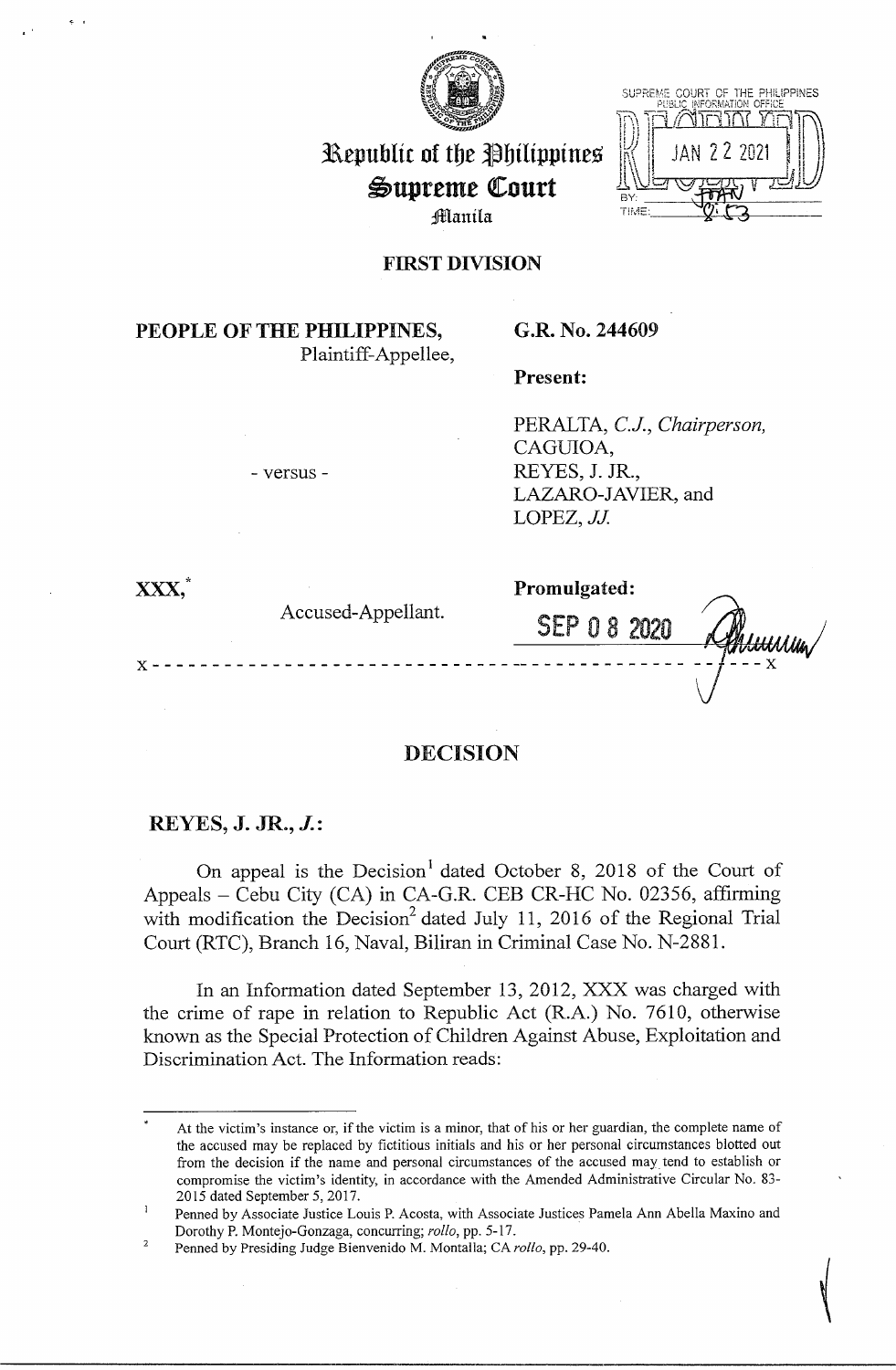' .

That on or about the  $8^{th}$  day of May 2012, at around 1:00 o'clock early dawn, more or less, in x x x and within the jurisdiction of this Honorable Court, above-named accused, being the brother-in-lawof  $AAA$ , a 13-year old girl, actuated by lust and with evident premeditation, did then and there, willfully, unlawfully, and feloniously, undress said AAA and had carnal knowledge with said minor-victim, against the latter's will, to her damage and prejudice.

Contrary to law and with aggravating circumstance of minority.<sup>4</sup>

When arraigned on July 3, 2014, XXX entered a plea of not guilty to the crime charged.<sup>5</sup> Trial on the merits ensued.

At the time of the alleged commission of the crime, XXX and AAA were at the house of AAA's aunt. XXX is the live-in partner of AAA's sister.

#### **Version of The Prosecution**

On May 8, 2012, at around 1 :00 a.m., AAA and her two cousins were sleeping on the floor of the main sala of her aunt's house. She averred that she was dragged by XXX towards the place where their plates were placed. XXX undressed AAA, inserted his penis into her vagina and made a push and pull movement. She tried to shout but XXX covered her mouth. After satisfying himself, XXX threatened AAA that he would kill her mother if she tells anyone about the incident. <sup>6</sup>A few days after, AAA told her sister-in-law about her experience in the hands of XXX. Thereafter, she reported the rape incident to the police.<sup>7</sup>

On June 29, 2012, Dr. Fernando B. Montejo (Dr. Montejo), Municipal Health Officer of the place where AAA resides, examined her and found that her vaginal orifice manifested signs that it had been penetrated.<sup>8</sup>

### **Version of the Defense**

XXX testified in his defense. He averred that on the date of the alleged rape incident, he and his live-in partner slept in a room while AAA, her parents, and her cousins slept in the sala of the house of AAA's aunt. He maintained that he has a good relationship with his live-in partner and AAA.<sup>9</sup>

- 6 Id. at 52.
- 7 Id. at 52-53.

 $\overline{\mathbf{3}}$ Pursuant to the ruling in *People v. Cabalquinto,* 533 Phil. 703 (2006), the real name of the victim, her personal circumstances and other information which tend to establish or compromise her identity, as well as· those of her immediate family or household members shall not be disclosed to protect her privacy and fictitious initials shall instead be used.

<sup>4</sup>  CA *rollo,* p. 29

<sup>5</sup>  Id. at 29.

<sup>8</sup>  Id. at 53.

<sup>9</sup>  Id. at 17-18.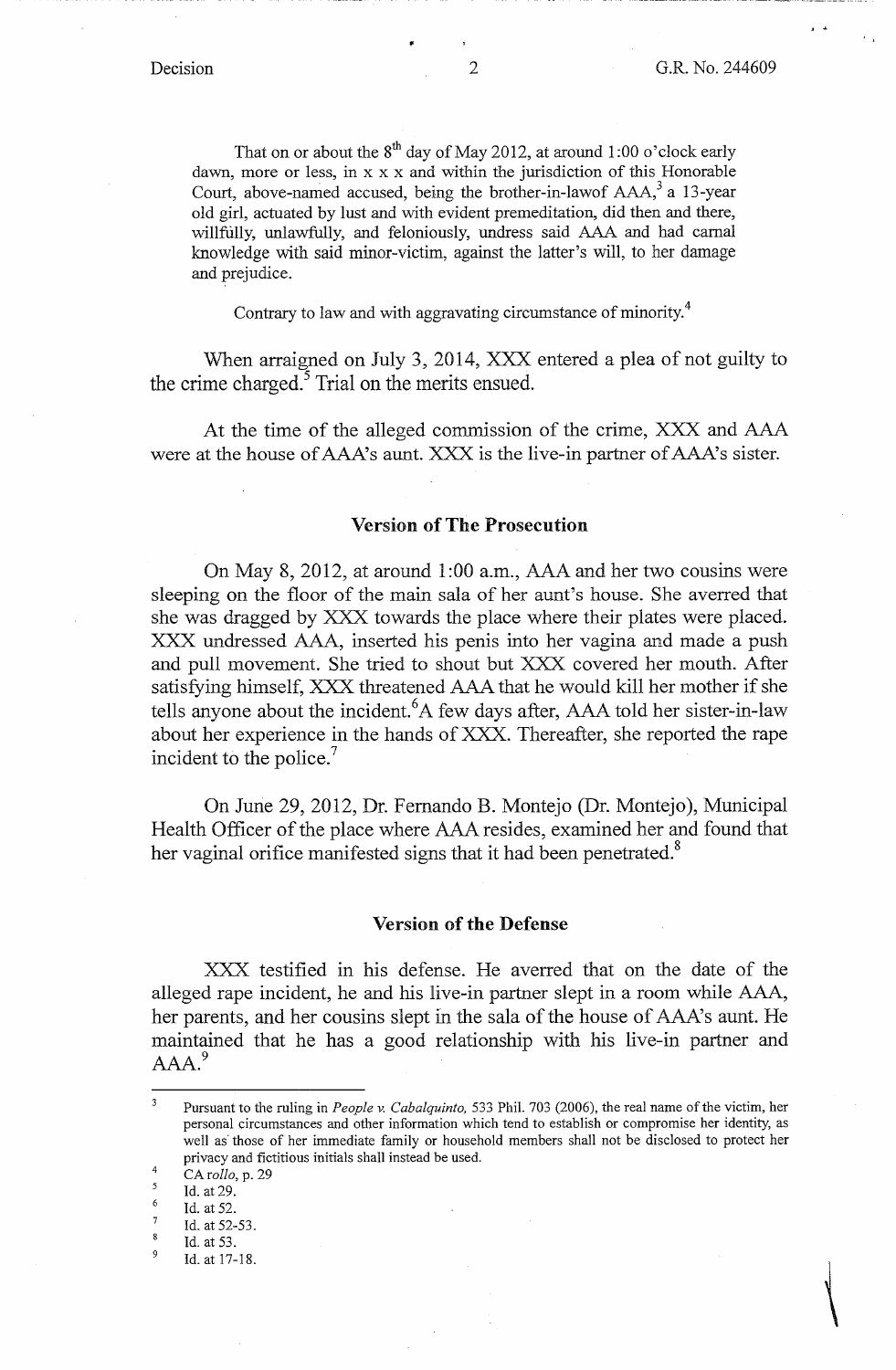$\ddot{ }$ 

 $\setminus$ 

## **The RTC Ruling**

On July 11, 2016, the RTC rendered a Decision finding XXX guilty of the crime charged, *viz.* :

> WHEREFORE, judgment is hereby rendered finding [XXX] guilty beyond reasonable doubt of the crime of Rape in relation to R.A. 7610 and imposing upon him the penalty of Reclusion Perpetua. The accused is ordered to pay moral damages in the amount of P75,000.00 and exemplary damages of P50,000.00

## SO ORDERED.<sup>10</sup>

The RTC rejected XXX's defense of denial in light of the prosecution's positive identification that it was him who raped AAA. Citing *People v. Espenilla*,<sup>11</sup> the court *a quo* stressed that no young girl would concoct a tale of defloration, allow the examination of her private parts and undergo the expense, trouble and inconvenience, not to mention the trauma and scandal of a public trial if she was not in fact raped. It enunciated that by the quantum of evidence presented against XXX, the prosecution has overcome the presumption of his innocence and proved his guilt beyond reasonable doubt.

Aggrieved, XXX appealed his conviction.

## **The Court of Appeals Ruling**

In its Decision dated October 8, 2018, the CA-Cebu affirmed the RTC's ruling with modification by increasing the exemplary damages to  $\text{P75,000.00}$  and ordering XXX to pay  $\text{P75,000.00}$  as civil indemnity *ex delicto.* It found no cogent reason to deviate from the findings of the RTC regarding the credibility of AAA and the prosecution witnesses who testified in a straightforward and convincing manner about the victim's ravishment.<sup>12</sup> The appellate court clarified that the applicable law in the instant case is R.A. No. 8353, otherwise known as The Anti-Rape Law of 1997, and not R.A. No.  $7610^{13}$ 

Hence, the instant appeal.

### **The Court's Ruling**

The appeal is without merit.

 $10$  Id. at 39-40.

II 718 Phil. 153 (2013). 12 CA *rollo,* pp. 80-82. 13 Id. at 84-86.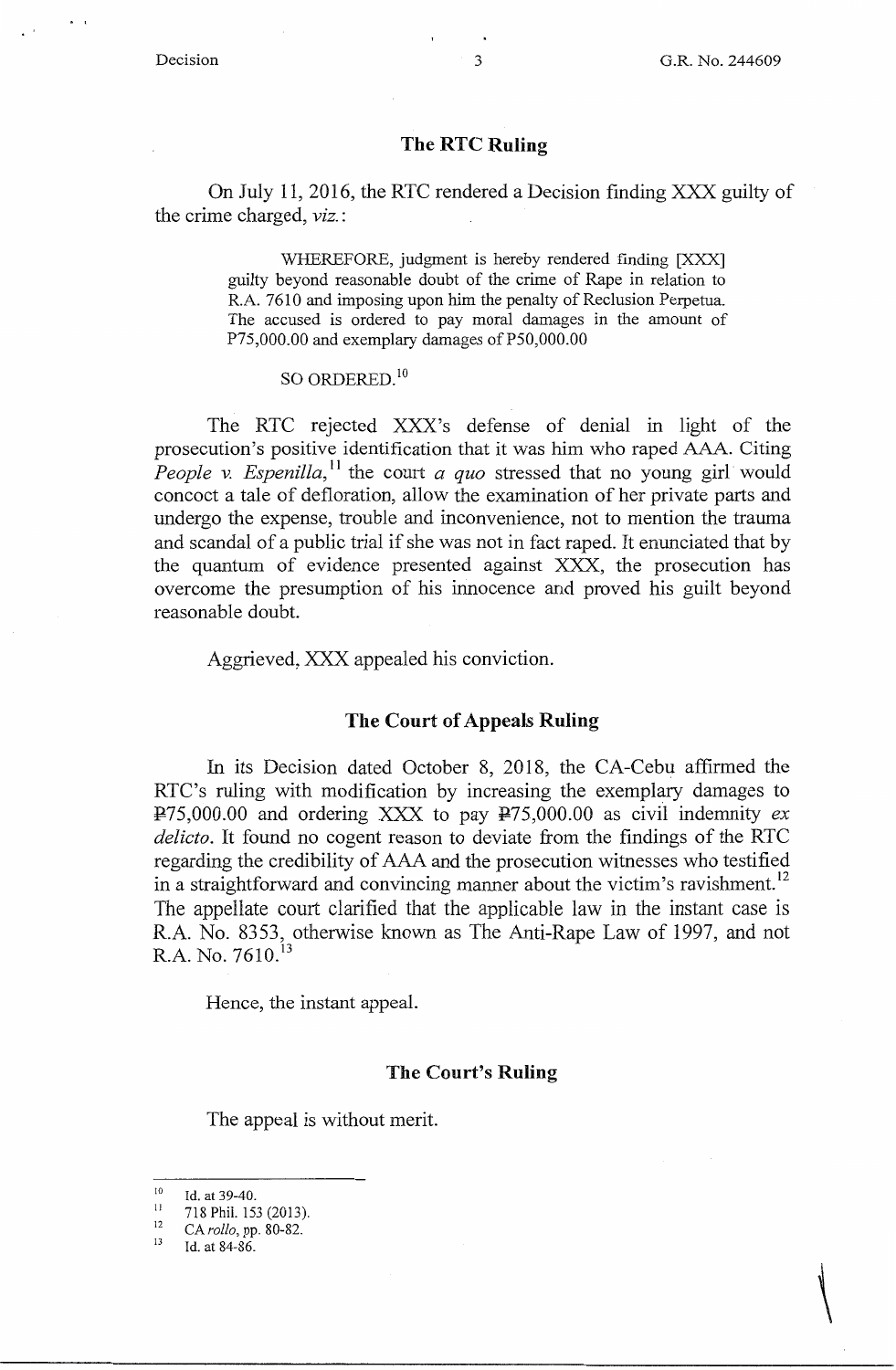On the basis of AAA's testimony, the RTC and the CA uniformly found that XXX had carnal knowledge of AAA against her will or without her consent. AAA testified in a clear, consistent, and categorical manner:

Q (Public Prosecutor): While you were in that house, what happened?

A [AAA]: During that time, my mother was not in the house, only the three of us, my cousins were sleeping, after that, I was dragged.

Q: You said you were dragged, who dragged you?

A: [XXX].

xxxx

Q: You said that you were dragged, in what part of the house were you brought by [XXX]?

A: Towards the place where the plates were placed.

Q: After you were brought to that portion of the house, what happened next?

A: He undressed me.

Q: After he undressed you, what happened next?

A: After that, he inserted his penis to my vagina and made a push and pull movement.

Q: Did you not shout?

A: I tried to shout but my mouth was covered by him.

Q: You said that he inserted his penis into your vagina, why did you know that his penis was inserted into your vagina?

A: I know it because I felt pain.

Q: You said that the accused made push and pull movement after he inserted his penis into your vagina, what happened next after he made that act?

A: After that, he told me that if ever I will tell anyone of what he did, he will kill my mother, so, I did not tell my mother.

Q: Going back to where you said he was making a push and pull movement while his penis was inserted into vagina, were *(sic)* not able to shout at that moment?

A: I was not able to shout, he was covering my mouth.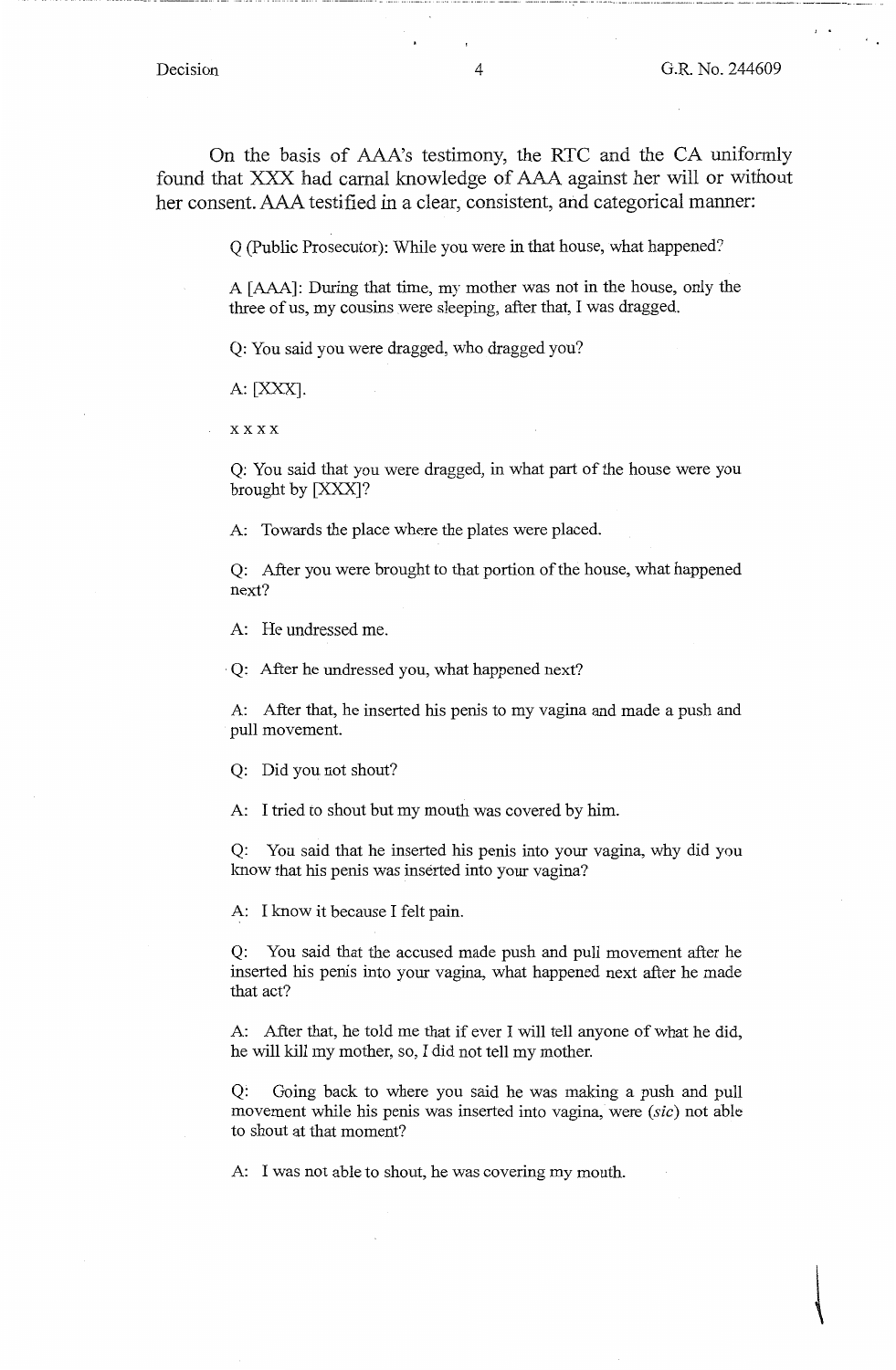- Q: Did you not try *to* resist from his aggression?
- A: No, Sir, he is strong, I am overpowered by him.<sup>14</sup>

We see no reason to depart from the trial court's assessment of AAA's credibility, which was affirmed by the appellate court. AAA's recollection of her ordeal clearly established that XXX had carnal knowledge of her at the time when everyone in the house was in their deep slumber. XXX dragged AAA by her feet, pulled her to a solitary spot behind the television set, undressed her, and inserted his penis into her vagina despite her objection and resistance. It bears reiterating that the Court accords great respect and even confer finality to the findings of the trial court as to matters which are factual in nature as well as its assessment of the credibility of witnesses. The trial court's firsthand observation and direct estimation of the witnesses place it in a unique position to observe and weigh that elusive and incommunicable evidence of the witnesses' deportment on the stand while testifying.<sup>15</sup> Thus, when there is no clear showing that the trial court's factual findings were tainted with arbitrariness or that the trial court overlooked or misapplied relevant facts and circumstances, or inadequately calibrated the witnesses' credibility, the reviewing court is bound by its assessment,  $^{16}$  as in this case.

Furthermore, AAA's narration as to the fact of sexual intercourse was corroborated by the medical certificate issued by Dr. Montejo indicating that the latter's "hymen [was] not appreciated" and that her "vaginal orifice was penetrated."<sup>17</sup> In his direct examination, Dr. Montejo testified:

COURT:

Q: When is the hymen intact?

A: It is untouched.

Q: Was there a laceration?

A: I did not see the hymen.

Q: No more hymen. In your opinion as an expert, what caused the loss of the hymen?

- A: It was touched.
- Q: One has sexual intercourse?
- A: Yes. Sir.

<sup>14</sup> Id. at 80-82. 15 *People v. Traigo,* 734 Phil. 726, 729 (2014).

<sup>16</sup>*People v. Santuille,* 800 Phil. 284,290 (2016). <sup>17</sup>CA *rollo,* pp. 32-33.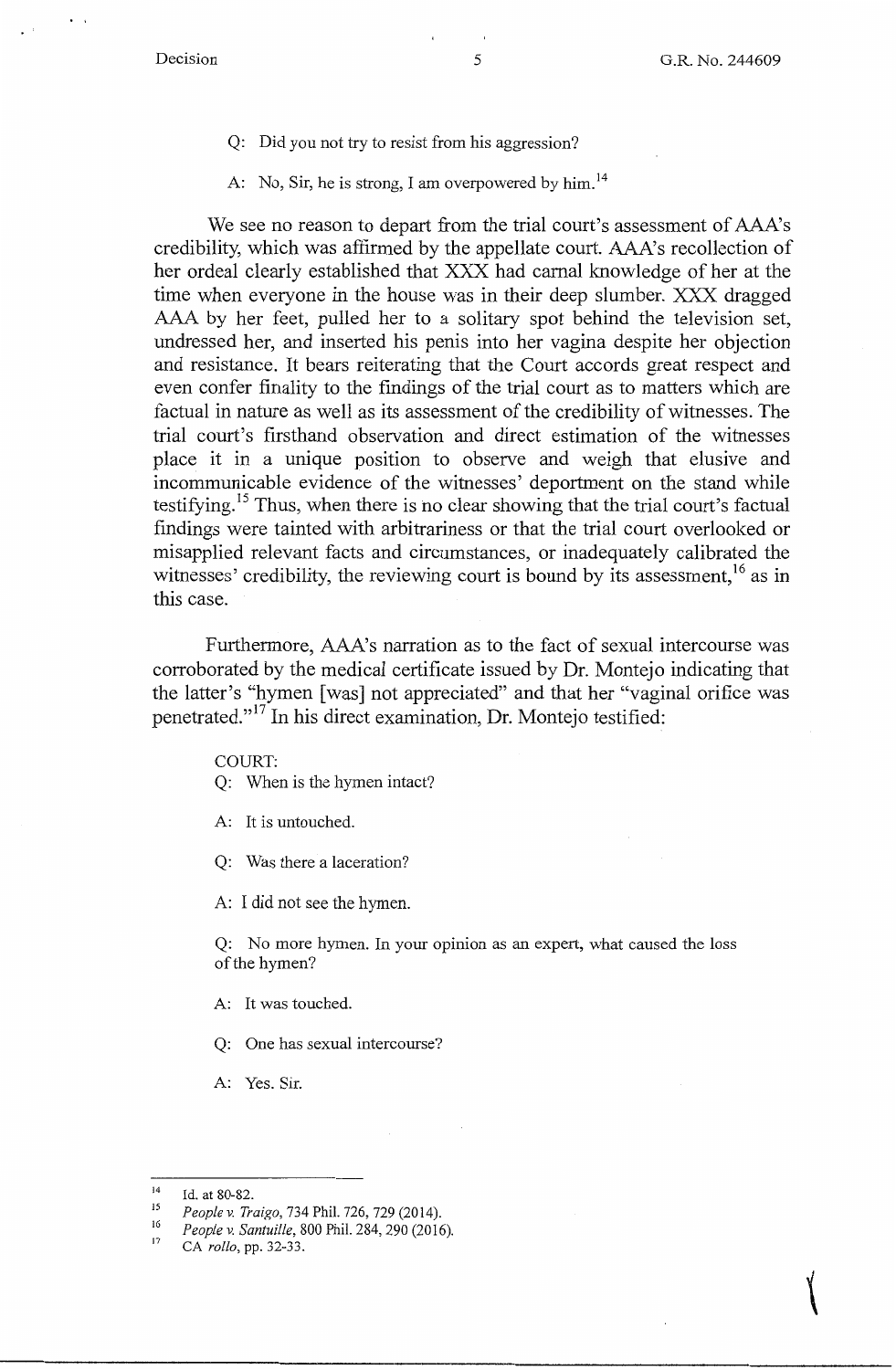$\sqrt{ }$ 

Q: Here, the hymen was lacerated through sexual intercourse?

A: Yes, Sir.<sup>18</sup>

In bidding for acquittal, XXX impugns AAA's credibility and questions her claim that she was dragged on her feet while she was sleeping and that she was only awakened when he penetrated her. XXX asserts that AAA should have been awakened when she was dragged or during the time when she felt her short pants and underwear were being removed.<sup>19</sup>

The argument fails to persuade.

The prosecution has sufficiently established the sexual congress between XXX and AAA against the latter's will. XXX pulled AAA away from where she was sleeping and, when he found a convenient spot to satisfy his lust, forced himself on her, covered her mouth and let her suffer in silence. Such fact cannot be negated by AAA's account of the events that transpired prior to the sexual attack which XXX finds incredible.

XXX contends that the victim's narration is unbelievable considering that in the normal course of things, AAA should have been awakened at the time she was dragged or when her shortpants and underwear were being removed. It is worthy to stress that AAA was attacked in the middle of the night while she was sleeping beside her two cousins. There is nothing absurd about the fact that AAA remained in slumber until the rape incident for XXX could not have carried out his sexual advances had he been unwary and reckless in pulling AAA out of their floor bed set up and awakened her at once. Furthermore, ordinary human experience would tell us that it is not impossible for a young child to not be awakened while being dragged because those who have children know that most young children, and even those in their pre-teens, can be transferred, moved, or even lifted from one place to another by their parents and can even be undressed and dressed up without waking up.

Suffice it to state that XXX's contention pertains to an insignificant detail which does not bear on the very fact of the commission of the offense. Neither does it render XXX's bestial act physically impossible nor inconceivable. For the gravamen of rape is sexual intercourse with a woman against her will or without her consent,<sup>20</sup> which was fully sustained by the evidence presented by the prosecution.

Moreover, the Court cannot concede to XXX's asseveration that the rape incident was improbable because other members of the household were present in the same room where the rape was perpetrated. It has been repeatedly announced that lust respects no time and place; rape defies

<sup>18</sup> Id. at 61. 19 Id. at 24. 20 *People v. Gragasin,* 613 Phil. 574, 587 (2009).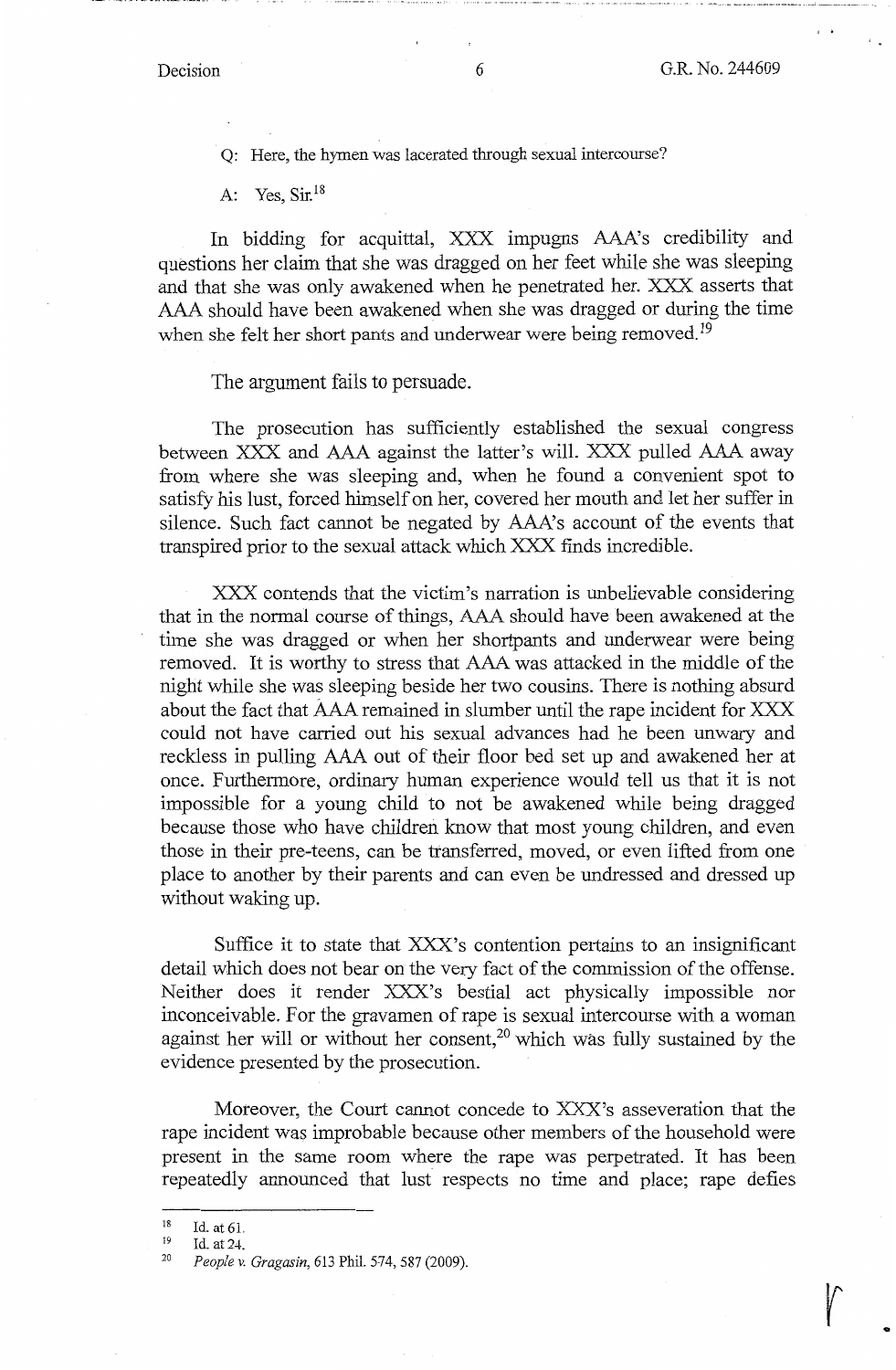$\bigcup$ 

constraint of time and space.<sup>21</sup> The abominable crime of rape can be committed even in places where people congregate, in parks, along the roadside, within school premises, inside a house where there are other occupants, and even in the same room where other members of the family are also sleeping. It is known to happen even in the most unlikely places. Hence, it is not impossible or incredible for the members of the victim's family to be in deep slumber and not to be awakened while a sexual assault is being committed. $^{22}$ 

In view thereof, the courts below correctly found XXX guilty of rape.

The RTC convicted XXX of rape in relation to R.A. 7610 but the CA, on appeal, modified the July 11, 2016 RTC Decision as to thedamages awarded and the nomenclature of the offense and convicted XXX of rape under Article 266-A, paragraph l(a) of the Revised Penal Code, as amended by R.A.No. 8353.

The Court agrees with the CA that all the elements for the crime of rape under Article 266-A (1) are extant in this case, to wit: (1) the male offender had carnal knowledge of a woman; and (2) he accomplished the said act through force, threat or intimidation.<sup>23</sup> However, we cannot sustain the appellate court's pronouncement that the prosecution has established XXX's criminal liability under Section 5(b), Article III of R.A. No. 7610, which provides:

Section 5. Child Prostitution and Other Sexual Abuse. - Children, whether male or female, who for money, profit, or any other consideration or due to the coercion or influence of any adult, syndicate or group, indulge in sexual intercourse or lascivious conduct, are deemed to be children exploited in prostitution and other sexual abuse.

xxxx

(b) Those who commit the act of sexual intercourse or lascivious conduct with a child exploited in prostitution or subject to other sexual abuse; Provided, That when the victim is under twelve (12) years of age, the perpetrators shall be prosecuted under Article 335, paragraph 3, for rape and Article 336 of Act No. 3815, as amended, the Revised Penal Code, for rape or lascivious conduct as the case may be: Provided, That the penalty for lascivious conduct when the victim is under twelve (12) years of age shall be reclusion temporal in its medium period;

xxxx

<sup>21</sup>I *Peop e v. XXX,* G.R. No. 225793, August 14, 2019. 22 *People* v. *Bangsoy,* 778 Phil. 294, 303 (2016). 23 *People v. Chavez,* **G.R. No. 235783, September 25, 2019.**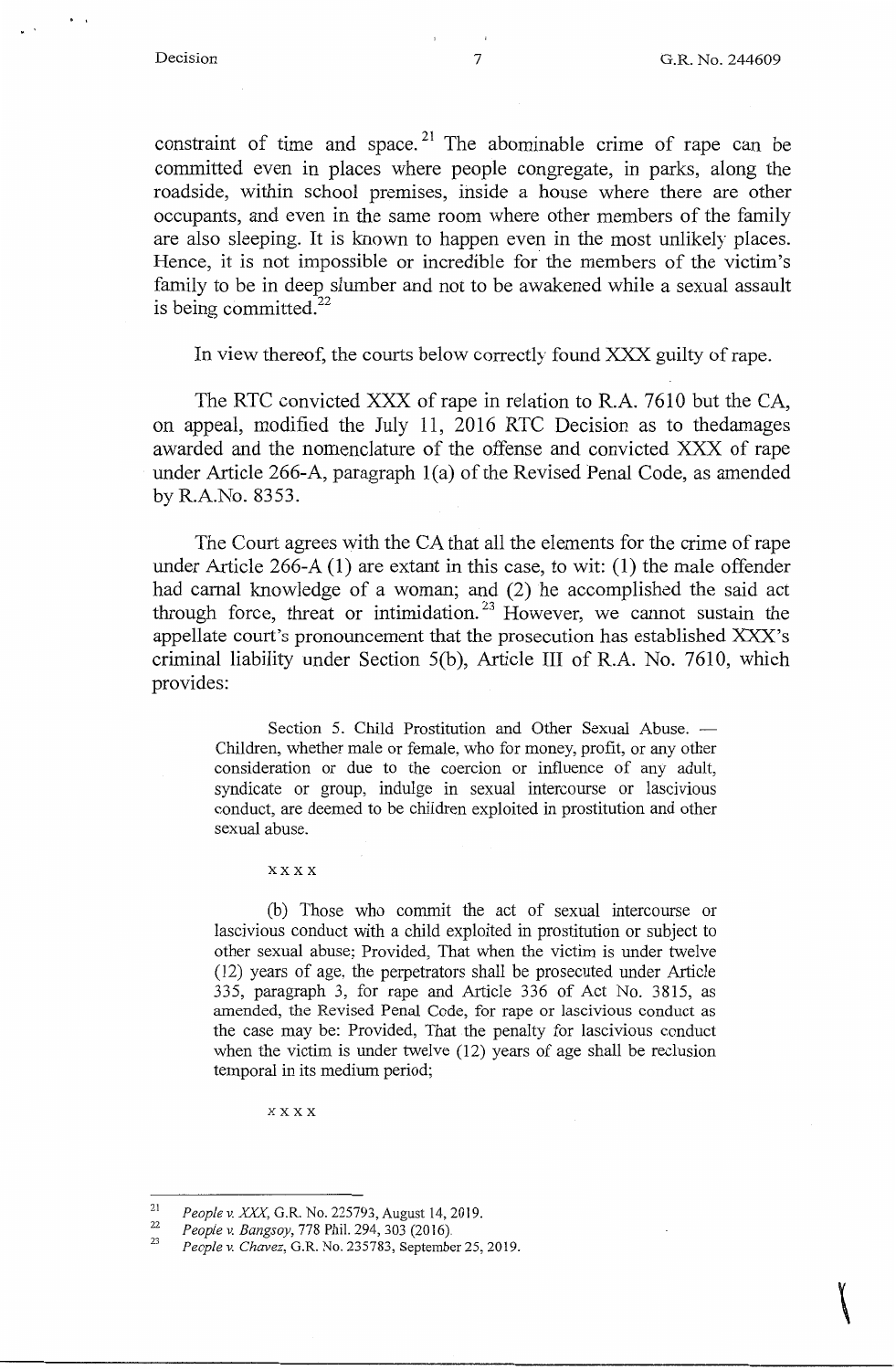$\bigg\vert$ 

The elements of Section S(b) are: (1) the accused commits the act of sexual intercourse or lascivious conduct; (2) the said act is performed with a child exploited in prostitution or subjected to other sexual abuse; and (3) the child whether male or female, is below 18 years of age.<sup>24</sup>

For a charge under R.A. No. 7610 to prosper, it is crucial that the minor victim is a child "exploited in prostitution or other sexual abuse." The Court scrutinized the phrases "children exploited in prostitution" and "other sexual abuse" in *People v. Tulagan<sup>25</sup>*in this wise:

To avoid further confusion,We dissect the phrase "children exploited in prostitution" as an element of violation of Section 5 (b) of R.A. No. 7610. As can be gathered from the text of Section 5 of R.A. No. 7610 and having in mind that the term "lascivious conduct" has a clear definition which does not include "sexual intercourse," the phrase "children exploited in prostitution" contemplates four (4) scenarios: (a) a child. whether male or female, who for money, profit or any other consideration, indulges in lascivious conduct: (b) a female child, who for money, profit or any other consideration. indulges in sexual intercourse; (c) a child, whether male or female, who due to the coercion or influence of any adult, syndicate or group, indulges in lascivious conduct; and (d) a female, due to the coercion or influence of any adult, syndicate or group, indulge in sexual intercourse.

The term "other sexual abuse," on the other hand, is construed in relation to the definitions of "child abuse" under Section 3, Article I of R.A. No. 7610 and "sexual abuse" under Section 2(g) of the *Rules and Regulations on the Reporting arid Investigation of Child Abuse Cases.* In the former provision, "child abuse" refers to the maltreatment, whether habitual or not, of the child which includes sexual abuse, among other matters. In the latter provision, "sexual abuse" includes the employment, use, persuasion, inducement, enticement or coercion of a child to engage in, or assist another person to engage in, sexual intercourse or lascivious conduct or the molestation. prostitution, or incest with children.

In *Quimvel*, it was held that the term "coercion or influence" is broad enough to cover or even synonymous with the term "force or intimidation." Nonetheless, it should be emphasized that "coercion or influence" is used in Section 5 of R.A. No. 7610 to qualify or refer to the means through which "any adult, syndicate or group" compels a child to indulge in sexual intercourse. On the other hand, the use of "money, profit or any other consideration" is the other mode by which a child indulges in sexual intercourse, without the participation of "any adult, syndicate or group." In other words, "coercion or influence" of a child to indulge in sexual intercourse is clearly exerted NOT by the offender whose liability is based on Section S(b) of R.A. No. 7610 for committing sexual act with a child exploited in prostitution or other sexual abuse. Rather, the "coercion or influence" is exerted upon the child by "any adult, syndicate, or group" whose liability is found under Section 5(a) for engaging in, promoting, facilitating or inducing child prostitution, whereby the sexual intercourse is the necessary consequence of the prostitution.

<sup>24</sup>  25 *People v. Jaime,* G.R. No. 225332, July 23, 2018.

G.R. No. 227363, March 12, 2019.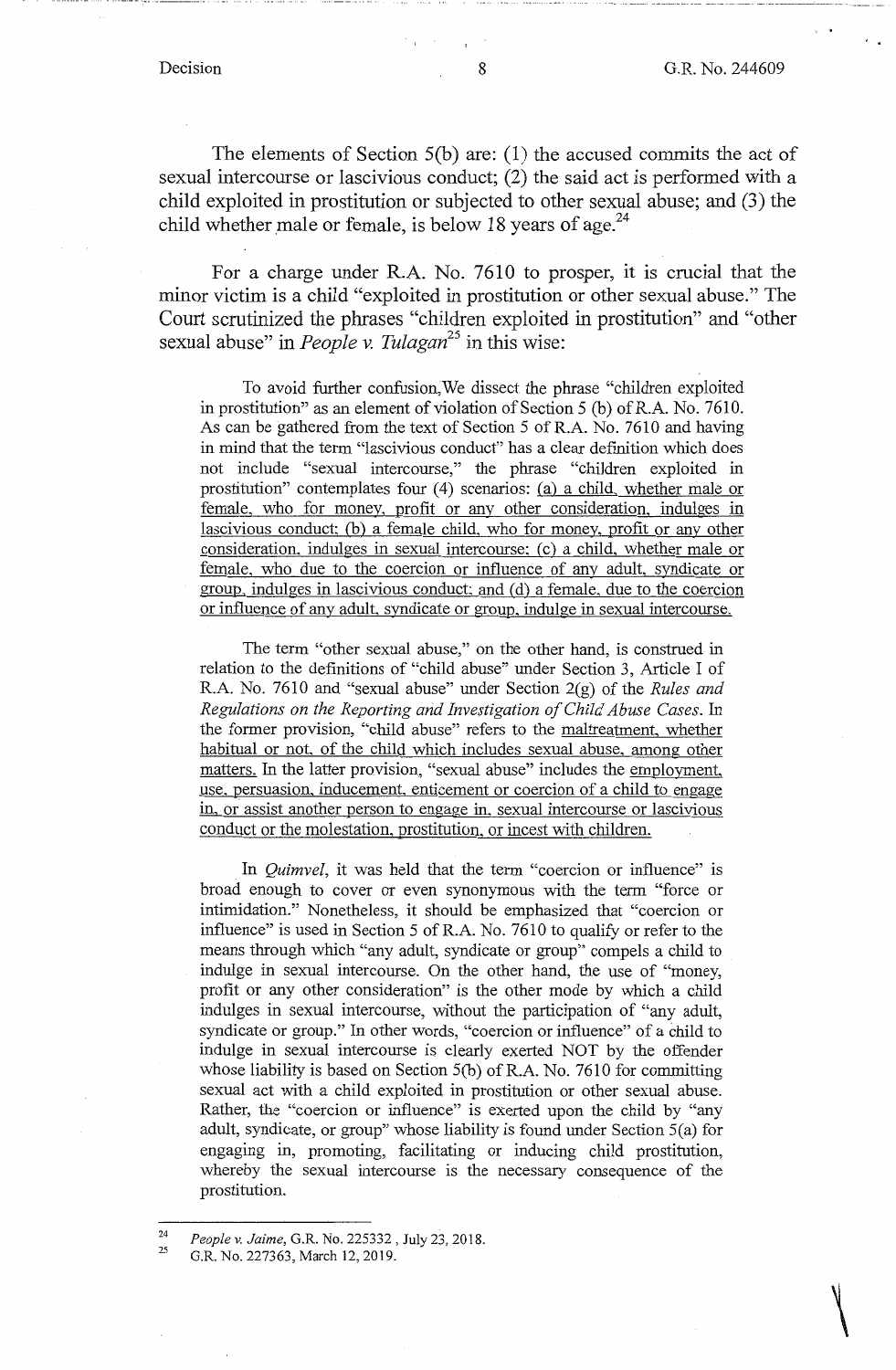$^{\circ}$  '

 $\bigg($ 

For a clearer view, a comparison of the elements of rape under the RPC and sexual intercourse with a child under Section 5 (b) of R.A. No. 7610 where the offended party is between 12 years old and below 18, is in order.

| Rape under Article 266-A<br>$(1)$ $(a, b, c)$ under the RPC                                                                                                                                                 | Section $5(1)$ of R.A. No.<br>7610                                                                                                                                                                    |  |  |
|-------------------------------------------------------------------------------------------------------------------------------------------------------------------------------------------------------------|-------------------------------------------------------------------------------------------------------------------------------------------------------------------------------------------------------|--|--|
| 1. Offender is a man;                                                                                                                                                                                       | 1. Offender is a man;                                                                                                                                                                                 |  |  |
| 2. Carnal knowledge of a<br>woman;                                                                                                                                                                          | 2. Indulges in sexual inter-<br>course with a female child<br>exploited in prostitution or<br>other sexual abuse, who is 12<br>years old or below 18 or<br>above 18 under special cir-<br>cumstances; |  |  |
| 3. Through force, threat or<br>intimidation; when the of-<br>fended party is deprived of<br>reason or otherwise uncon-<br>scious; and by means of<br>fraudulent machination or<br>grave abuse of authority. | 3. Coercion or influence of<br>any adult, syndicate or group<br>is employed against the child<br>to become a prostitute.                                                                              |  |  |

As can be gleaned above, "force, threat or intimidation" is the element of rape under the RPC, while "due to coercion or influence of any adult, syndicate or group" is the operative phrase for a child to be deemed "exploited in prostitution or other sexual abuse," which is the element of sexual abuse under Section 5(b) of R.A. No. 7610. The "coercion or influence" is not the reason why the child submitted herself to sexual intercourse, but it was utilized in order for the child to become a prostitute. Considering that the child has become a prostitute, the sexual intercourse becomes voluntary and consensual because that is the logical consequence of prostitution as defined under Article 202 of the RPC, as amended by R.A. No. 10158 where the definition of "prostitute" was retained by the new law:  $x \times x$ " (citations omitted and underscoring supplied).

In light of the foregoing definition, AAA cannot be deemed to be a child "exploited in prostitution and other sexual abuse." Patently, the second element of Section 5(b) of R.A. No. 7610 is lacking in this case. Accordingly, XXX should be convicted for rape under Article 266-A(l) in relation to Article 266-B of the RPC, as amended by R.A. No. 8353, and ordered to pay AAA the following: (a)  $\overline{P}$ 75,000.00 as civil indemnity; (b)  $\text{P75,000.00}$  as moral damages; (c)  $\text{P75,000.00}$  as exemplary damages; and (d) interest of 6% per annum on all damages awarded from the date of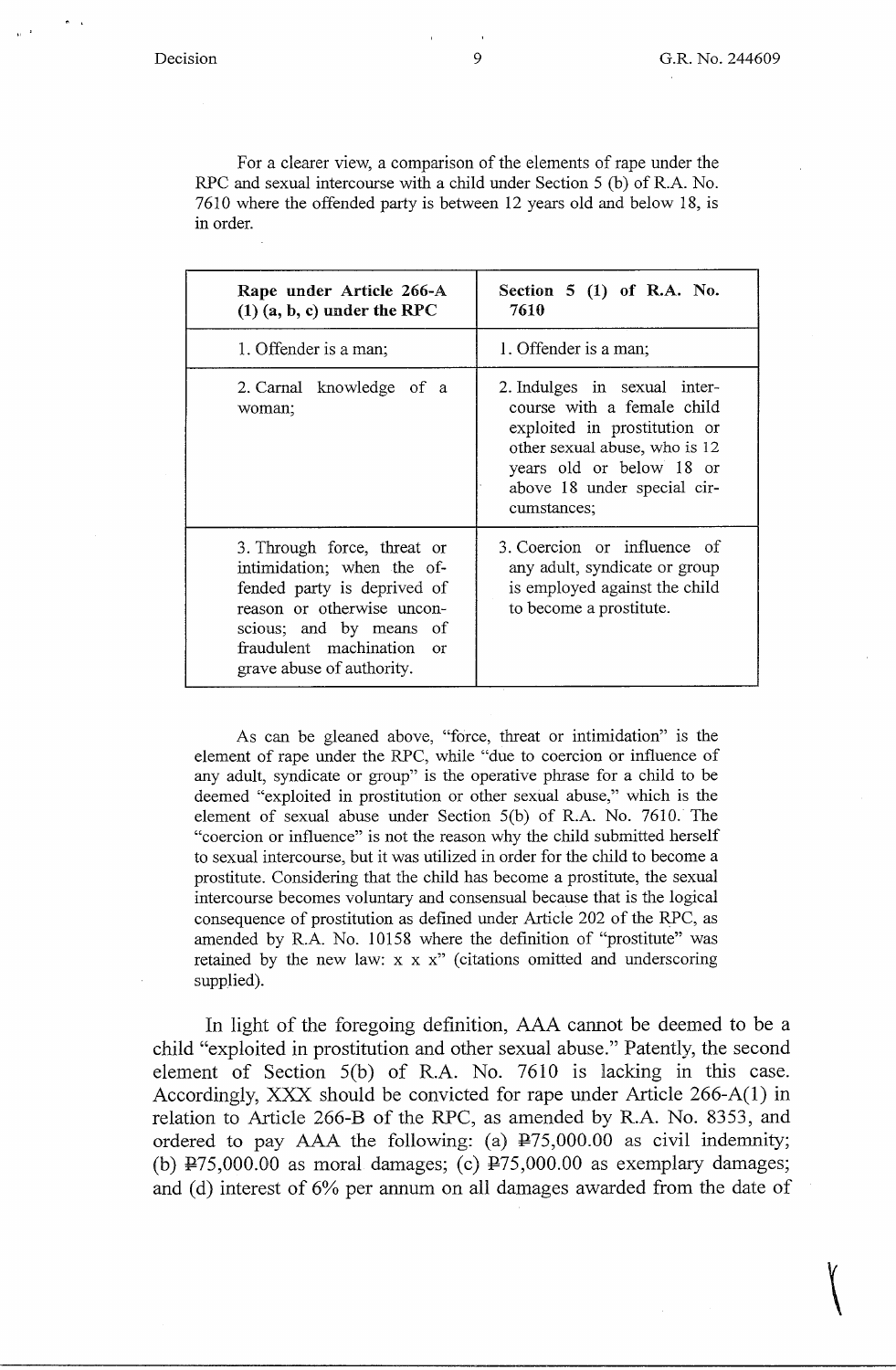$\sim$ 

finality of this judgment until fully paid pursuant to prevailing jurisprudence.<sup>26</sup>

**WHEREFORE,** the appeal is **DENIED.** The Decision dated October 8, 2018 of the Court of Appeals-Cebu City in CA-G.R. CEB CR-HC No. 02356 is **AFFIRMED.** 

**SO ORDERED.** 

**J SE** *l~* **C. RE , JR.**  *Associate Ju tice* 

**WE CONCUR:** 

DIOSDADOM. PERALTA Chief Justice Chairperson

Vee Concreting **ALFREDO S. CAGUIOA** As\sociate Justice

**LAZARO-JAVIER AM**  *Associate Justice* 

 $\checkmark$ M/ ciate

*26 People v. Jugueta,* 783 Phil. 806 (2016).